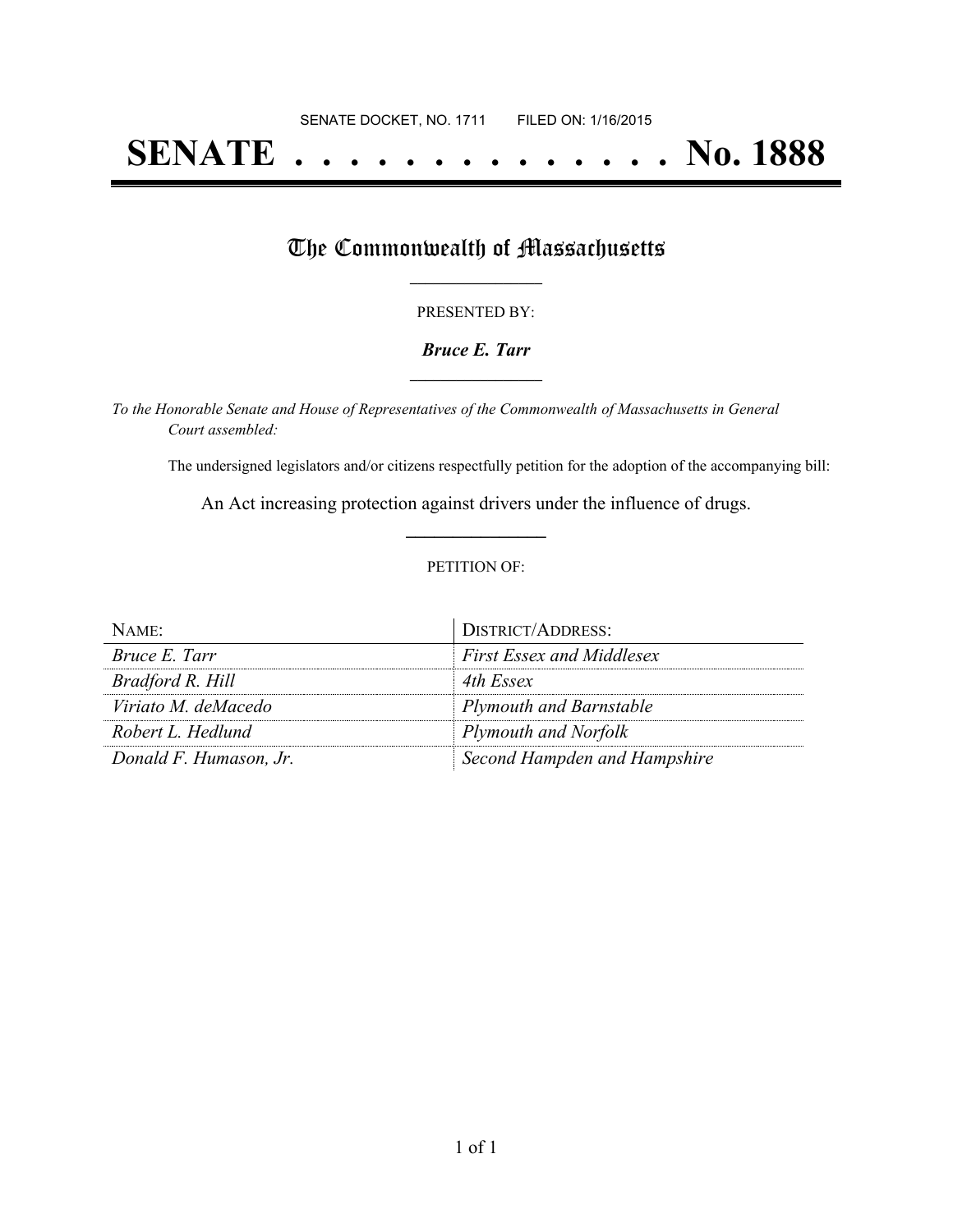#### SENATE DOCKET, NO. 1711 FILED ON: 1/16/2015

## **SENATE . . . . . . . . . . . . . . No. 1888**

By Mr. Tarr, a petition (accompanied by bill, Senate, No. 1888) of Bruce E. Tarr, Bradford R. Hill, Viriato M. deMacedo, Robert L. Hedlund and others for legislation to increase protection against drivers under the influence of drugs. Transportation.

### [SIMILAR MATTER FILED IN PREVIOUS SESSION SEE SENATE, NO. *1708* OF 2013-2014.]

## The Commonwealth of Massachusetts

**In the One Hundred and Eighty-Ninth General Court (2015-2016) \_\_\_\_\_\_\_\_\_\_\_\_\_\_\_**

**\_\_\_\_\_\_\_\_\_\_\_\_\_\_\_**

An Act increasing protection against drivers under the influence of drugs.

Be it enacted by the Senate and House of Representatives in General Court assembled, and by the authority *of the same, as follows:*

1 SECTION 1. Subsection (e) of section 24 of chapter 90 of the General Laws, as

2 appearing in the 2014 Official Edition, is hereby amended by striking the subsection in its

3 entirety and replacing it with the following:-

 (e) In any prosecution for a violation of paragraph (a), evidence of the percentage, by weight, of alcohol in the defendant's blood at the time of the alleged offense, or evidence of the presence of drugs, as shown by chemical test or analysis of his blood, urine, breath or other bodily substance, shall be admissible and deemed relevant to the determination of the question of whether such defendant was at such time under the influence of intoxicating liquor or drugs; provided, however, that if such test or analysis was made by or at the direction of a police officer, it was made with the consent of the defendant, the results thereof were made available to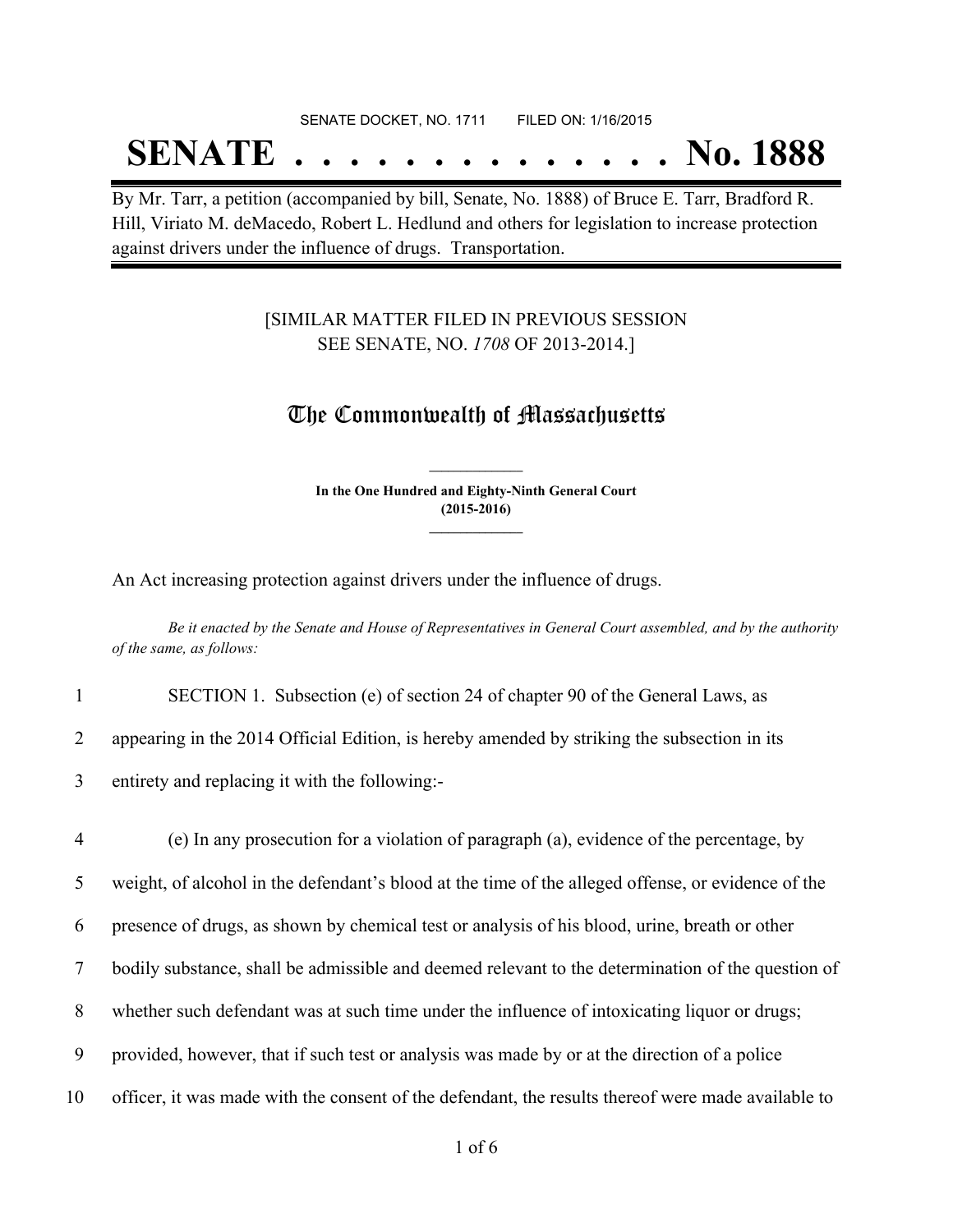him upon his request and the defendant was afforded a reasonable opportunity, at his request and at his expense, to have another such test or analysis made by a person or physician selected by him; and provided, further, that blood shall not be withdrawn from any party for the purpose of such test or analysis except by a physician, registered nurse or other qualified medical personnel. Evidence that the defendant failed or refused to consent to such test or analysis shall not be admissible against him in a civil or criminal proceeding, but shall be admissible in any action by the registrar under paragraph (f) or in any proceedings provided for in section twenty-four N. In the case of a test for the presence of alcohol, if such evidence is that such percentage was five one-hundredths or less, there shall be a permissible inference that such defendant was not under the influence of intoxicating liquor, and he shall be released from custody forthwith, but the officer who placed him under arrest shall not be liable for false arrest if such police officer had reasonable grounds to believe that the person arrested had been operating a motor vehicle upon any such way or place while under the influence of intoxicating liquor; provided, however, that in an instance where a defendant is under the age of twenty-one and such evidence is that the percentage, by weight, of alcohol in the defendant's blood is two one-hundredths or greater, the officer who placed him under arrest shall, in accordance with subparagraph (2) of paragraph (f), suspend such defendant's license or permit and take all other actions directed therein, if such evidence is that such percentage was more than five one-hundredths but less than eight one- hundredths there shall be no permissible inference. A certificate, signed and sworn to, by a chemist of the department of the state police or by a chemist of a laboratory certified by the department of public health, which contains the results of an analysis made by such chemist of the percentage of alcohol in such blood or urine or of the presence drugs shall be prima facie evidence of the percentage of alcohol in such blood or of the presence of drugs.

of 6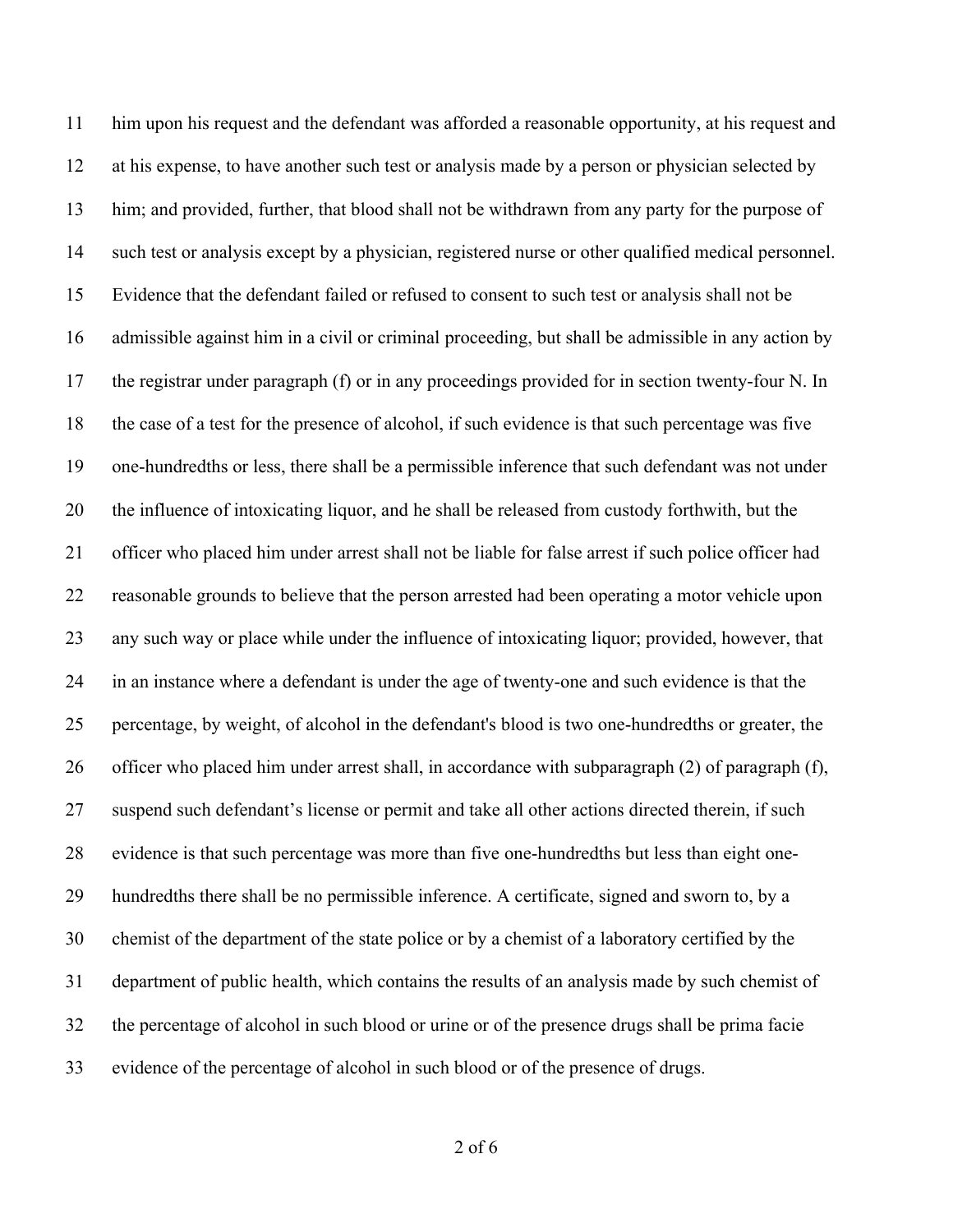| 34 | SECTION 2. Subsection (f) of section 24 of chapter 90 of the General Laws, as so               |
|----|------------------------------------------------------------------------------------------------|
| 35 | appearing, is hereby amended by striking, in lines 514-515, the words "breath or blood" and    |
| 36 | inserting in place thereof the following words:-                                               |
| 37 | "breath, blood or other bodily substance"; and                                                 |
| 38 | by inserting, after the word "liquor" in line 516, the following words:-                       |
| 39 | "or of marijuana, narcotic drugs, depressants or stimulant substances, all as defined in       |
| 40 | section one of chapter ninety-four C, or the vapors of glue"; and                              |
| 41 | by inserting, after the word "liquor" in line 526, the following words:-                       |
| 42 | "or of marijuana, narcotic drugs, depressants or stimulant substances, all as defined in       |
| 43 | section one of chapter ninety-four C, or the vapors of glue".                                  |
| 44 | SECTION 3. Said subsection (f) of section 24 of said chapter 90, as so appearing, is           |
| 45 | hereby further amended by inserting, after the word "made" in line 531, the following words:-  |
| 46 | "absent a court order,"                                                                        |
| 47 | SECTION 4. Said subsection (f) of section 24 of said chapter 90, as so appearing, is           |
| 48 | hereby further amended by inserting, after the word "days" in line 532, the following words:-  |
| 49 | "for each refusal, provided, that each suspension for a refusal under this section shall run   |
| 50 | consecutively"                                                                                 |
| 51 | SECTION 5. Said subsection (f) of section 24 of said chapter 90, as so appearing, is           |
| 52 | hereby further amended by inserting, after the word "years" in line 544, the following words:- |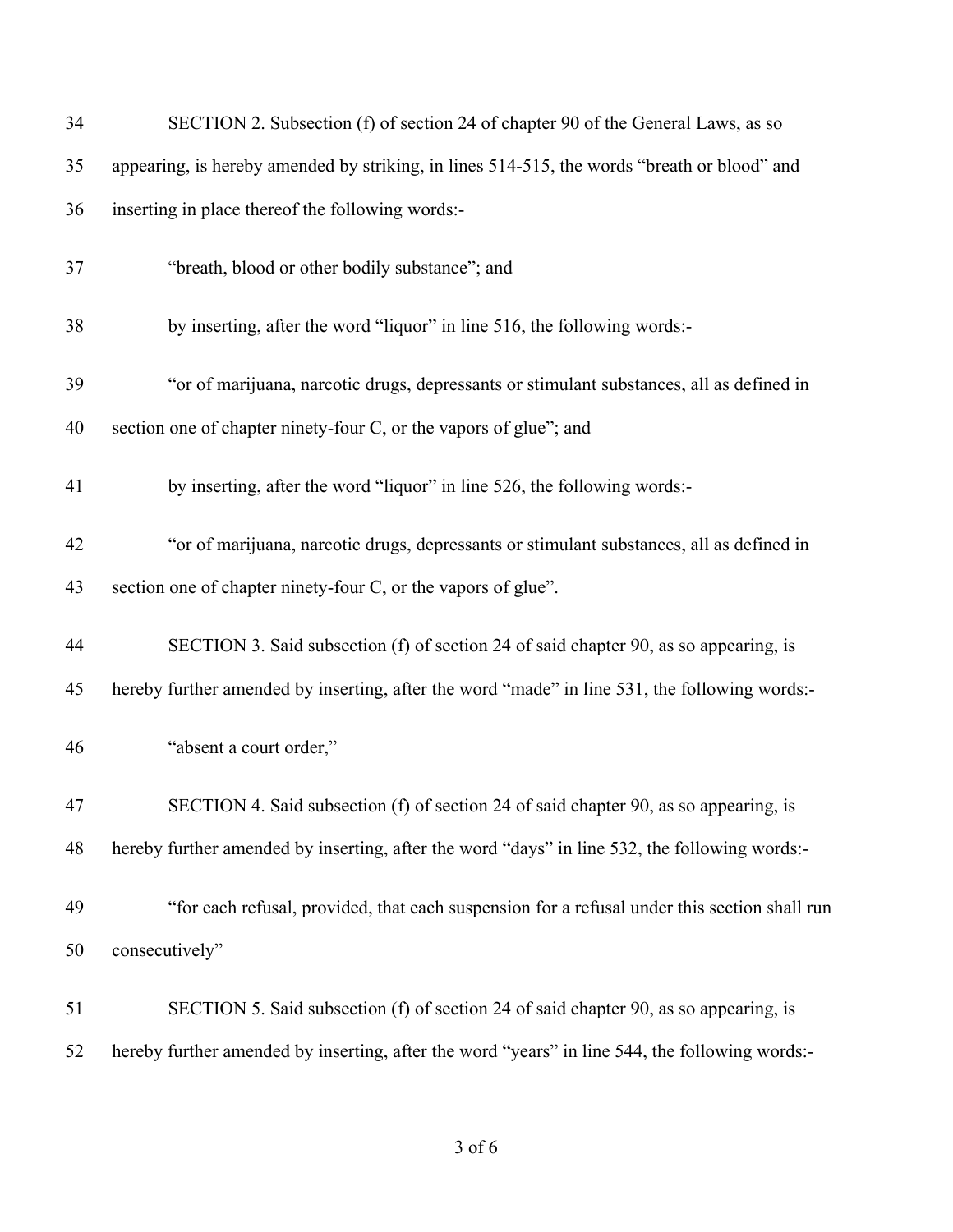| 53 | for each refusal unless a longer suspension has been ordered pursuant to this section, in         |
|----|---------------------------------------------------------------------------------------------------|
| 54 | which case a suspension of 10 years shall run consecutively with the previous suspension.         |
| 55 | SECTION 6. Said subsection (f) of section 24 of said chapter 90, as so appearing, is              |
| 56 | hereby further amended by inserting after the word "liquor", in line 557, the following words:-   |
| 57 | "or of marijuana, narcotic drugs, depressants or stimulant substances, all as defined in          |
| 58 | section one of chapter ninety-four C, or the vapors of glue"; and                                 |
| 59 | by inserting after the word "alcohol", in line 576, the following words:-                         |
| 60 | "or marijuana, narcotic drug, depressant, stimulant, or glue vapor"; and                          |
| 61 | by inserting after the word "one-hundredths," in line 608, the following words:-                  |
| 62 | "or if a person is under the influence of marijuana, narcotic drugs, depressants, or              |
| 63 | stimulant substances,"                                                                            |
| 64 | SECTION 7. Subparagraph 2 of subsection (f) of section 24 of said chapter 90, as so               |
| 65 | appearing, is hereby amended by striking the word "and" in line 616 and by inserting after clause |
| 66 | (ii) the following clause:-                                                                       |
| 67 | "(iii) impound the vehicle being driven by the operator and arrange for the vehicle to be         |
| 68 | impounded for a period of 12 hours after the operator's test, with the costs for the towing,      |
| 69 | storage and maintenance of the vehicle to be borne by the operator; and"; and                     |
| 70 | by striking the figure (iii) in line 617 and inserting in place thereof:                          |
| 71 | " $(iv)$ ".                                                                                       |

## of 6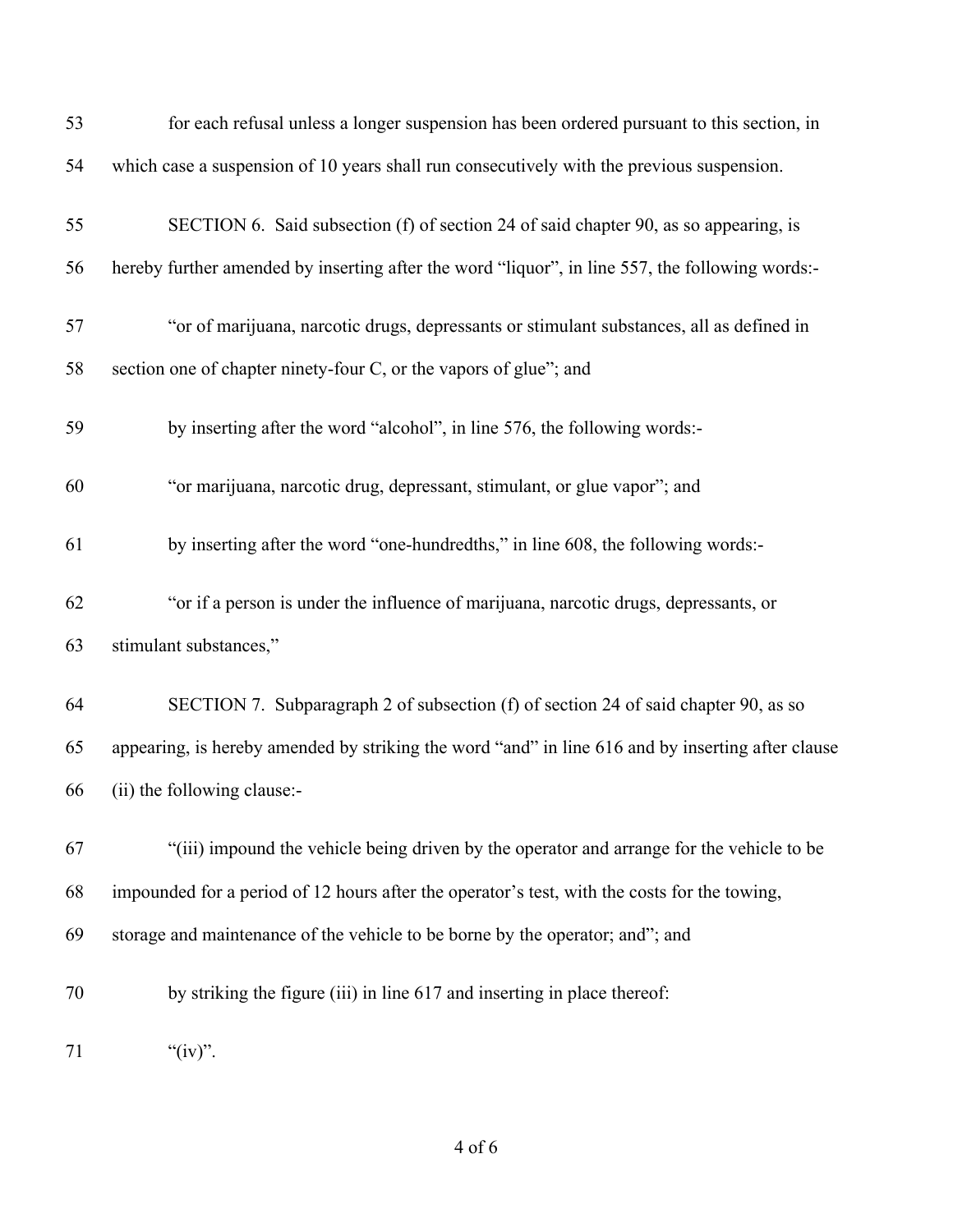| 72 | SECTION 8. Clause (iii) of said subparagraph 2 of subsection (f) of section 24 of said            |
|----|---------------------------------------------------------------------------------------------------|
| 73 | chapter 90, as so appearing, is hereby further amended by striking the sentence, which begins on  |
| 74 | line 620 and ends with the figure ".02" in line 625, and inserting in place thereof the following |
| 75 | sentence:-                                                                                        |
| 76 | "Each report shall set forth the grounds for the officer's belief that the person arrested has    |
| 77 | been operating a motor vehicle on any way or place while under the influence of intoxicating      |
| 78 | liquor or drugs and that the person's blood alcohol percentage was not less than .08 or that the  |
| 79 | person was under the influence of drugs, or that the person was under 21 years of age at the time |
| 80 | of the arrest and whose blood alcohol percentage was not less than .02.;" and                     |
| 81 | further by striking the word "a" in line 626 and inserting in place thereof the following:-       |
| 82 | "one or more".                                                                                    |
| 83 | SECTION 9. Subsection(g) of section 24 of chapter 90, as so appearing, is hereby                  |
| 84 | amended by inserting after the word "liquor", in line 681, the following words:-                  |
| 85 | "or drugs".                                                                                       |
| 86 | and by striking the word "breath", in line 705, and inserting in place thereof the                |
| 87 | following words:-                                                                                 |
| 88 | "breath, blood or other bodily substance".                                                        |
| 89 | and by striking the word "one-hundredths.", in line 715, and inserting in place thereof the       |
| 90 | following words:-                                                                                 |

of 6